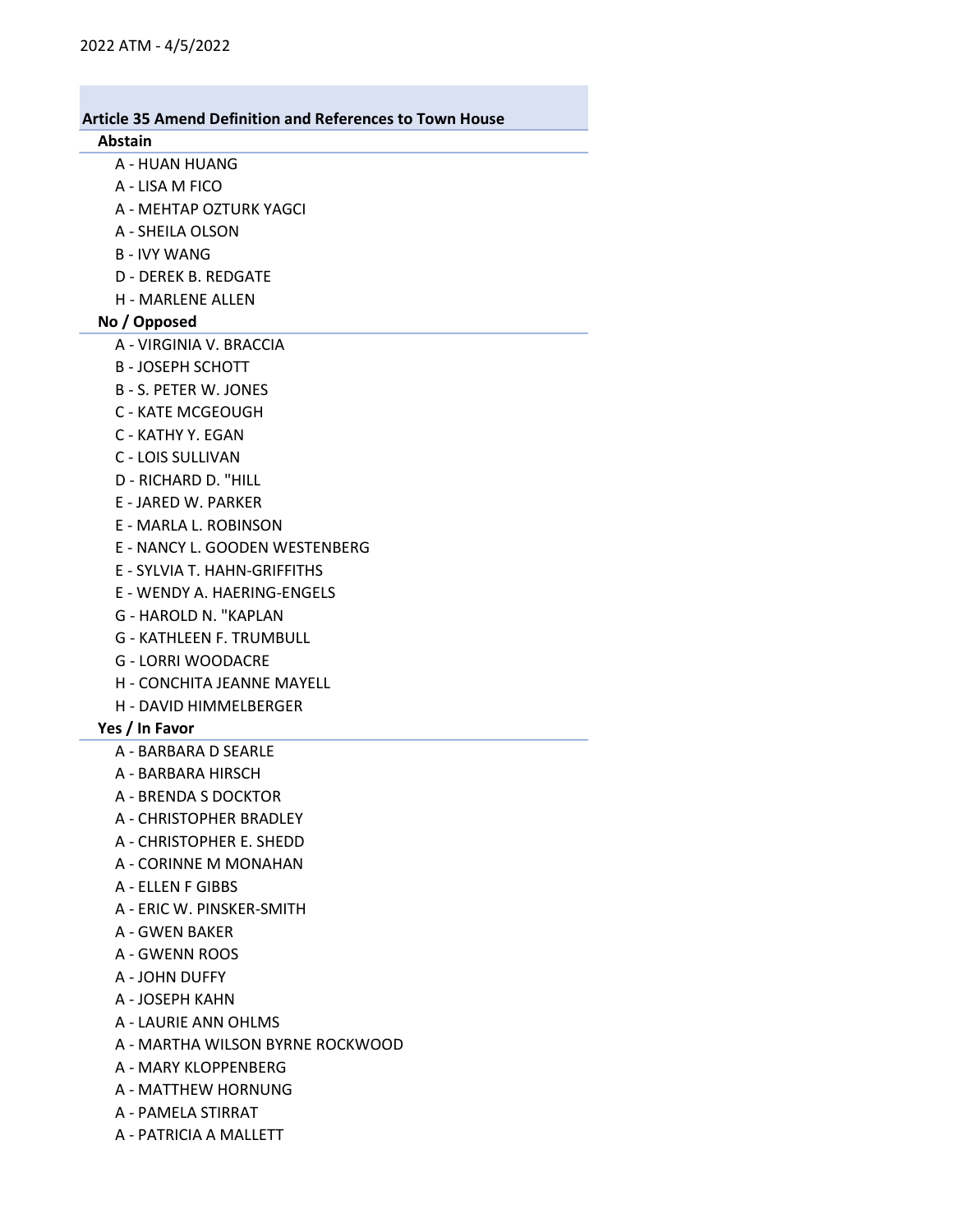- A REBECCA LOUISE CRANE
- A SUSAN LYSAGHT HURLEY
- A SUZANNE G LITTLEFIELD
- A WENDY WITHINGTON PAUL
- B ALBERT BENEDICT "KRUG
- B AMY E. MCCARRON
- B ARTHUR S. PRIVER
- B BETSY G. ROBERTI
- B CAROLINE FRIENDLY
- B CHRISTINA HORNER
- B DAVID L. MURPHY
- B DEED MCCOLLUM
- B EUNICE B. GROARK
- B FREDRICK E. BUNGER
- B GARY ARTHUR
- B JAMES L. ROBERTI
- B JOSEPH MICHAEL "HICKSON
- B KATHERINE S. CORT
- B KELLY C. FRIENDLY
- B LINDA H. CHOW
- B MELISSA A. MARTIN
- B MIDDLETON ANSLEY "MARTIN
- B NORA TRACY PHILLIPS
- B PAUL THOMAS DELANEY
- B PETRO LISOWSKY
- B ROBERTA MORGENSTERN
- B SCOTT K. BENDER
- B SKYE JACOBS
- C AMY SB GOTTSCHALK
- C ANDREA N. WARD
- C ANN M. HOWLEY
- C ANN WELKE RAPPAPORT
- C BEATRICE BEZMALINOVIC DHEBAR
- C ELIZABETH LASHWAY
- C HOLLY M. GRACE
- C HYUN SOOK RYU SONG
- C KELLY MCCOULF NORRIS
- C LEANNE J. LEIBMAN
- C LINDA OLIVER GRAPE
- C LUCIENNE V. RONCO
- C LUCY ROONEY KAPPLES
- C MARCIA TESTA SIMONSON
- C MARTIN JAY "MCHALE
- C PAMELA POSEY
- C ROYALL H. SWITZLER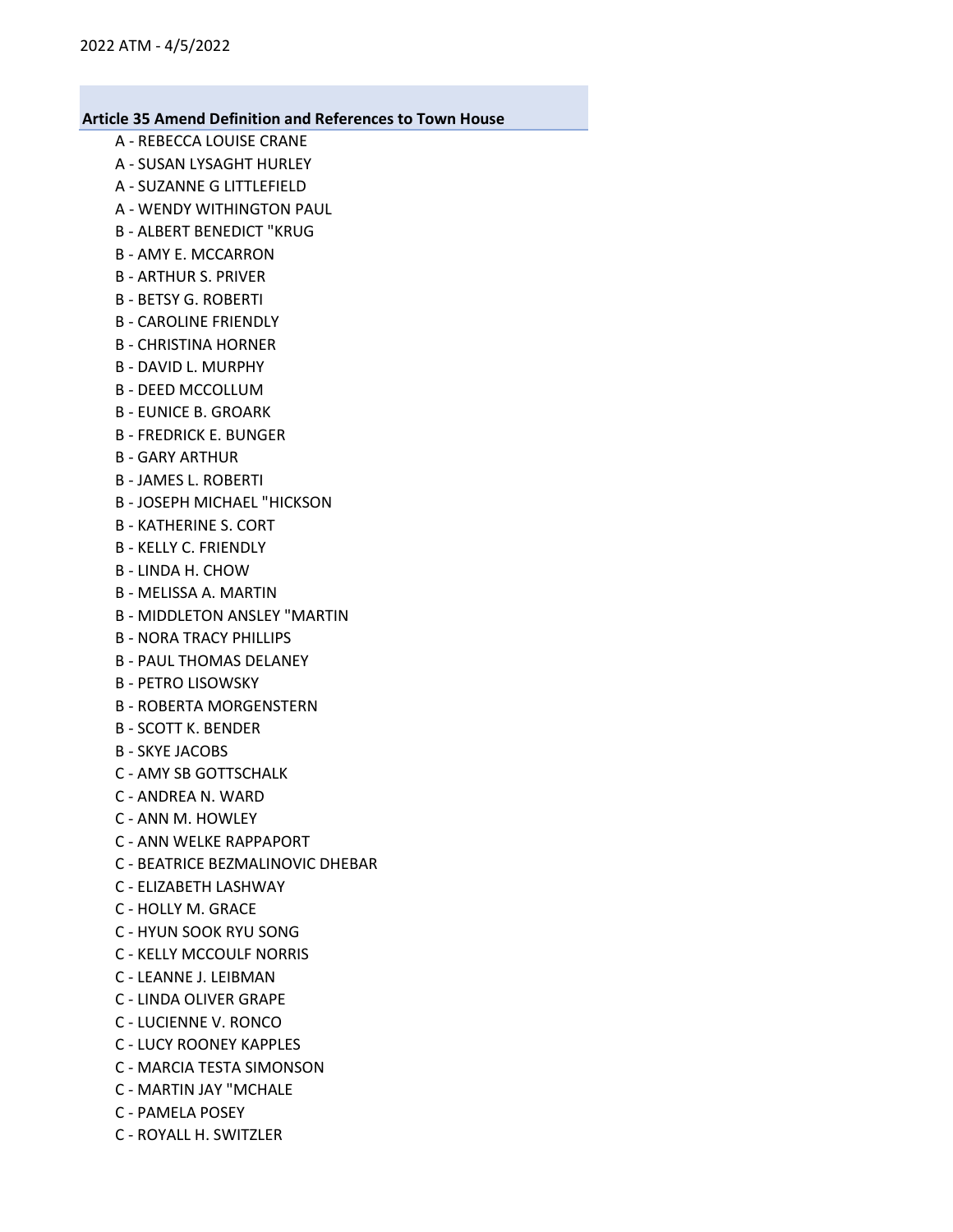- C SARA H. RAVERET
- C SARAH H. PEDERSEN
- C SHANI M. DEFINA
- C SHARON L. GRAY
- C STEVEN D. FESSLER
- C SUSAN K. MAGGIONI
- C THOMAS H. ULFELDER
- C WENDY HARRIS GARBER
- D ANN-MARA S. LANZA
- D CAROL ALMEDA-MORROW
- D CHRISTINE A. KEHOE
- D CRAIG EDWARD MACK
- D DIANE E. HALL
- D ELIZABETH H. SHLALA
- D ELIZABETH SULLIVAN WOODS
- D ETHAN I. DAVIS
- D GAIL FRANCES SULLIVAN
- D IAN COHEN
- D ILLANA S. NISSENBAUM
- D JOHN D. LANZA
- D JOHN SCHULER
- D LAURA ROBERT-FRAGASSO
- D LAURA SCHOTSKY OLTON
- D LINA EVE VITA MUSAYEV
- D LORI A. FERRANTE
- D MARGIE PALLADINO
- D MARK B. BENJAMIN
- D MASON R. SMITH
- D MAURA MURPHY
- D PATTI QUIGLEY
- D QUENTIN S. PRIDEAUX
- D SANDRA SABA JOSEPH
- D STEPHEN G. MURPHY
- D W. ARTHUR "GARRITY
- E CAREN PARKER
- E DENNIS DISCHINO
- E JACQUI VAN LOOY
- E JESSICA BETH GRAHAM
- E JOAN GAUGHAN
- E KATHERINE K. MACDONALD
- E KATHERINE L. "BABSON
- E KEVIN J. MACDONALD
- E LAURENCE D. SHIND
- E LISE M. OLNEY
- E MARY GARD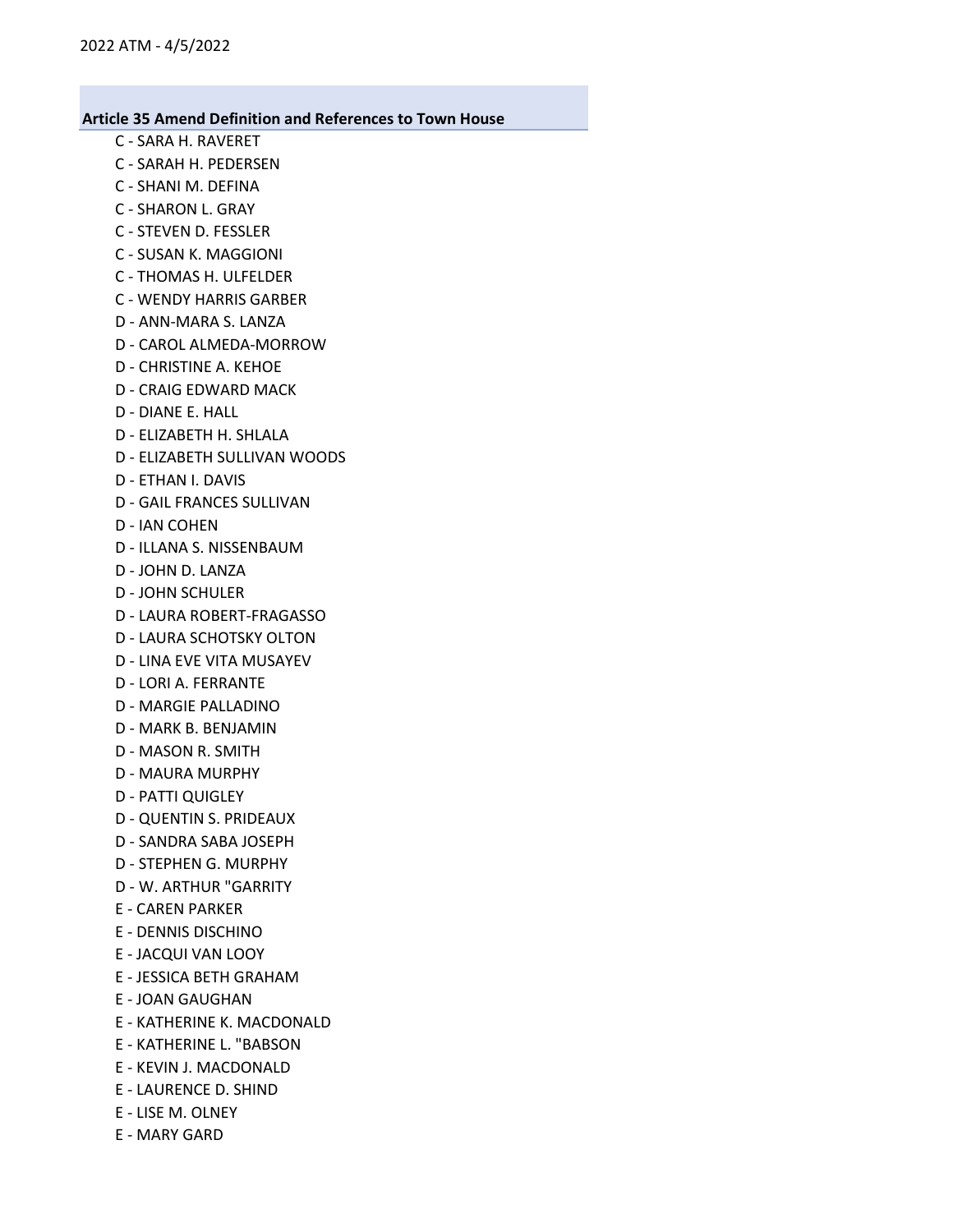- E NEAL R. GOINS
- E ODESSA MB SANCHEZ
- E RAINA C. MCMANUS
- E RANI ELWY
- E REGINA C. LAROCQUE
- E RUSSELL THOMAS GENTRY
- E SUSAN E. RYAN
- E THOMAS J. MACDONALD
- E TIMOTHY W. FULHAM
- E WENDY S. BECK VON PECCOZ
- F ANNE P. COHEN
- F C. MADISON "RILEY
- F CHRISTINE SWENSON LAWRENCE
- F CYNTHIA C. EDWARDS
- F DAVID LIVINGSTON
- F DAVID RYAN DAWS
- F ELAINE M. PUTNAM
- F ELIZABETH LANGE
- F ELIZABETH MAY
- F FREDERIC W. RIPLEY
- F HOPE CROSIER
- F JAY PROSNITZ
- F JULIE RISING BRYAN
- F MICHAEL ANDREW LICATA
- F MICHAEL J. MASTRIANNI
- F MICHELE DRAGON LIVINGSTON
- F NICHOLE ANN BERNIER
- F NIKI BRINKMAN-OFENLOCH
- F PRUDENCE B. HAY
- F SALVATORE "DEFAZIO
- F SARA A. JENNINGS
- F SHAWN BAKER
- F SUSAN KAGAN LANGE
- F VICTORIA J. OSTLER
- F VIRGINIA LEE FERKO
- G ALICE HANLON PEISCH
- G ALLAN L. PORT
- G ANDREW A. WILSON
- G CRAIG L. COHEN
- G DIANE CAMPBELL
- G DOUGLAS W. SMITH
- G EDWARD D. FOLLAND
- G FREDERICK W. SCHALLER
- G JANET Z. GIELE
- G JE'LESIA JONES